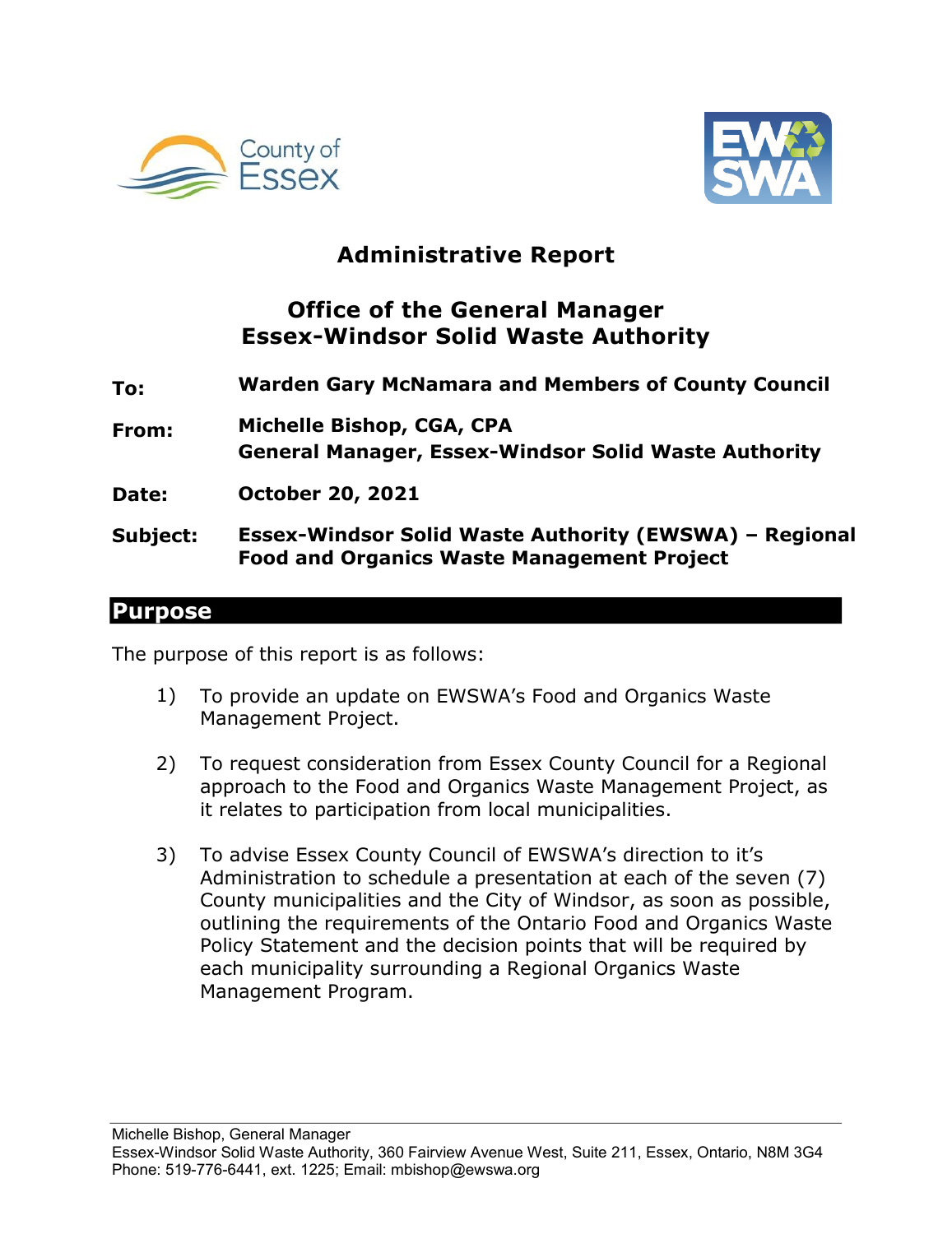## **Background**

The primary purpose of the project is to comply with Ontario's Food and Organic Waste Policy Statement pursuant to Section 11 of the 2016 Resource Recovery and Circular Economy Act (collectively "The Organics Provincial Policy Statement" or "OPPS"), which will require some municipalities in Essex-Windsor to achieve specific reduction and recovery target rates by 2025 as follows:

- **City of Windsor**  Provide curbside collection of food and organic waste to single family dwellings in an urban settlement area and to achieve a target rate of reduction of 70%;
- **Amherstburg, LaSalle, Leamington and Tecumseh**  Provide collection (through a public drop-off depot or community composting area or through curbside collection) of food and organic waste to single family dwellings in an urban settlement area and to achieve a target rate of reduction of 50%;
- **Essex, Kingsville and Lakeshore**  Not required to achieve specific rates of reduction for food and organic waste based on their population and population densities.

At its meeting held October 6, 2020, the EWSWA Board approved the development and implementation of a regional food and organic waste management plan and creation of a working group consisting of EWSWA, City of Windsor and County of Essex representation. The City of Windsor was given responsibility for all technical aspects of the plan development.

The project was also to consider the inclusion of biosolids from wastewater treatment to address upgrades anticipated at the Windsor Biosolids Processing Facility and to align with recommendations of the City of Windsor's Integrated Site Energy Master Plan. There may be an opportunity to include biosolids from other Essex County municipalities in the evaluation of alternatives if deemed desirable.

At the November 3, 2020 meeting the EWSWA Board approved the creation of the Food and Organic Waste Working Group and Oversight Committees to be comprised of staff from the City of Windsor, the County of Essex and the EWSWA.

At the December 1, 2020 meeting the EWSWA Board approved the budget and Project Charter for Phase 1 – Consulting and Project Direction. The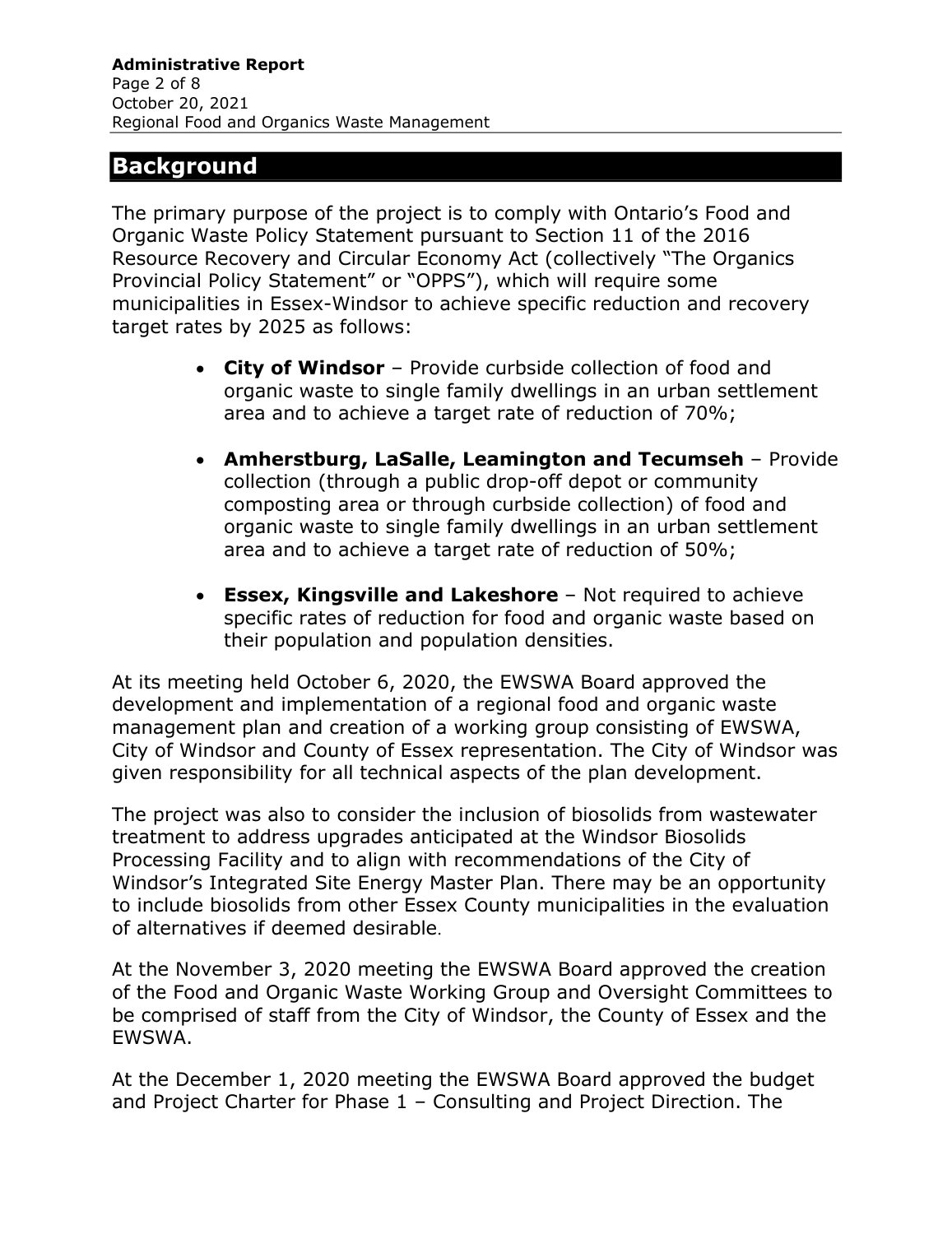budget included the cost for GHD Limited (GHD), the consultant engaged by the City of Windsor. The scope of Phase 1 of this project was to include:

- Researching what other municipalities are doing to comply with the legislation, including best practices;
- Review responses from City of Windsor expression of interest EOI#114-20;
- Identify and prioritize project goals;
- Evaluate service delivery models;
- Evaluate technology alternatives including site considerations, risks, advantages, disadvantages, constraints, challenges, life cycle, high level capital cost and other relevant considerations;
- Advise on site specific spatial requirements, buffer zones and other environmental and planning restrictions;
- Evaluate, through a cost-benefit analysis, end market revenues and renewable energy options;
- Preliminary schedule development;
- Meet with stakeholders (County of Essex municipalities);
- Prepare a report summarizing the activities and findings of the above, including a recommendation for the preferred solution; and
- Provide technical input into and participate in the evaluation of responses to a request for qualifications.

Between December 2020 and May 2021, the Oversight Committee:

- Provided the EWSWA Board with regular project updates;
- Attended Regional CAO meetings on December 9, 2020 and April 30, 2021 to provide project updates;
- Held meetings with Stakeholders Essex County municipalities, Toronto, London, Chatham-Kent, Lambton, Sarnia, Association of Municipalities of Ontario and Essex Region Conservation Authority.

At the June 1, 2021 EWSWA Board meeting, the Board was presented with the final report from GHD. Additionally, the Oversight Committee presented a set of proposed recommendations to proceed with the next stages of this project. At that meeting, the Board received the recommendations and passed a motion for EWSWA Administration to retain a third-party independent consultant to conduct a peer review of the evaluation process as detailed in the GHD report. After a competitive bidding process, EWSWA retained the services of Tetra Tech Canada Inc. (Tetra Tech) to conduct the peer review.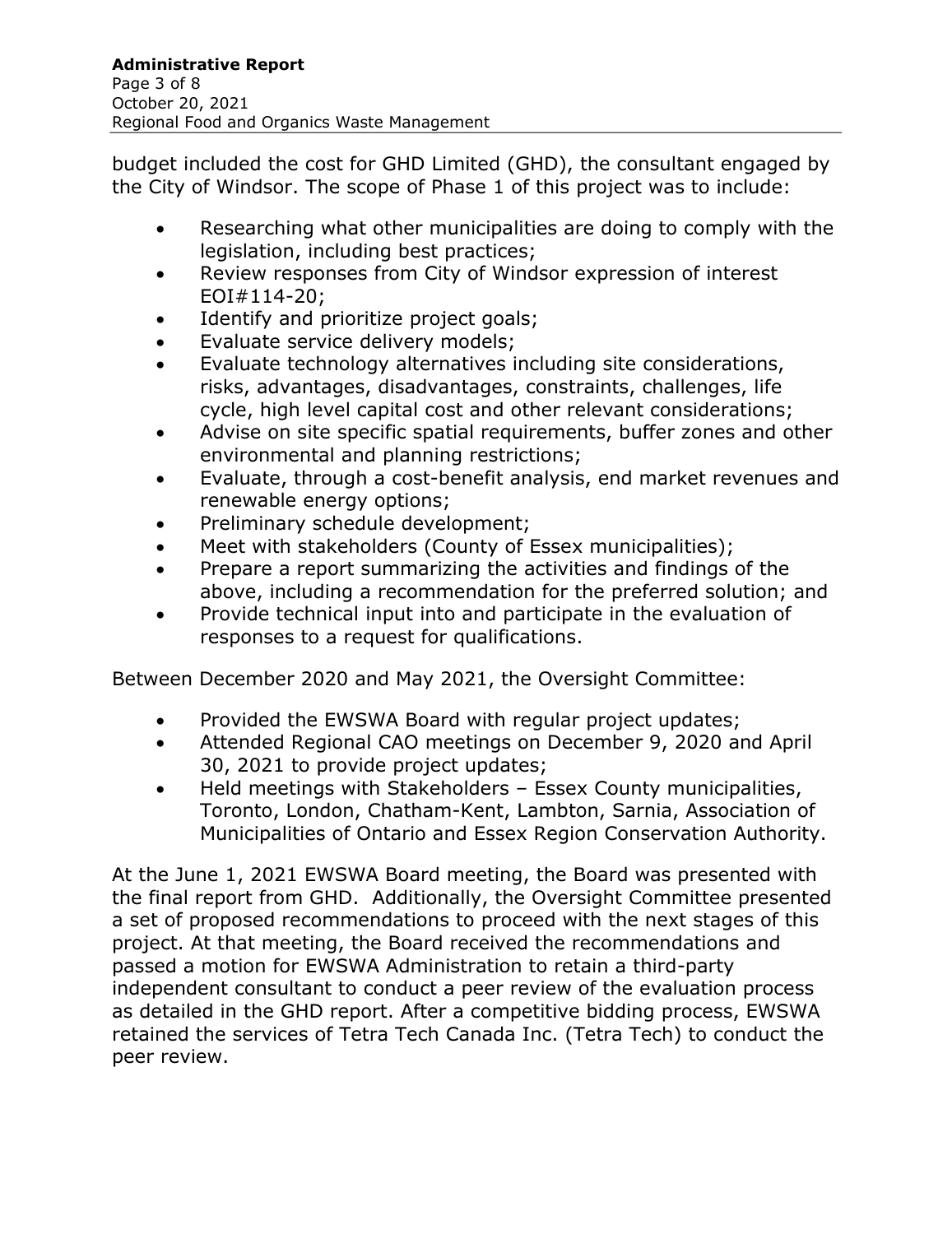At the September 15 and October 5, 2021 meetings of the EWSWA Board, Tetra Tech provided a summary of findings as a result of the peer review including:

- 1. The GHD Reports are substantially sound and offer comparative impacts of the various options. Concern was noted in regards to the capital costs presented by GHD, which may be underestimated;
- 2. Given the compliance deadline of 2025 that applies to Windsor, Tecumseh, Amherstburg, LaSalle and Leamington, and the likelihood of an organics ban at all landfills which would then capture Kingsville, Essex and Lakeshore, Tetra Tech recommends that all 8 communities be part of a regional solution;
- 3. The Ministry of the Environment, Conservation and Parks ("MECP") will assess innovative technologies for compliance with the Food and Organic Waste Ontario Provincial Policy Statement ("OPPS"). Proponents of innovative technologies must demonstrate compliance with the OPPS, and should be allowed to submit a proposal in response to a Request for Proposal ("RFP");
- 4. Anaerobic digestion appears to be the best fit for both organics processing and greenhouse gas reduction targets;
- 5. Tetra Tech recommends an RFP be prepared that requires proponents to meet the following key critical end points:
	- a. That the proponents have the skills, experience and technology that works;
	- b. That any proposal meets all regulatory and policy requirements for EWSWA (including energy policies);
	- c. That a cost proposal (whether upfront capital or all-inclusive tipping fees) be evaluated on a Net Present Value ("NPV") basis.

At the October 5, 2021 meeting of the EWSWA Board, the Oversight Committee provided the Board with revised recommendations, based on the conclusions of the Tetra Tech report. This report is included as Appendix A.

#### **Discussion**

At the October 5, 2021 EWSWA meeting, the Board reviewed the recommendations proposed by the Organics Oversight Committee.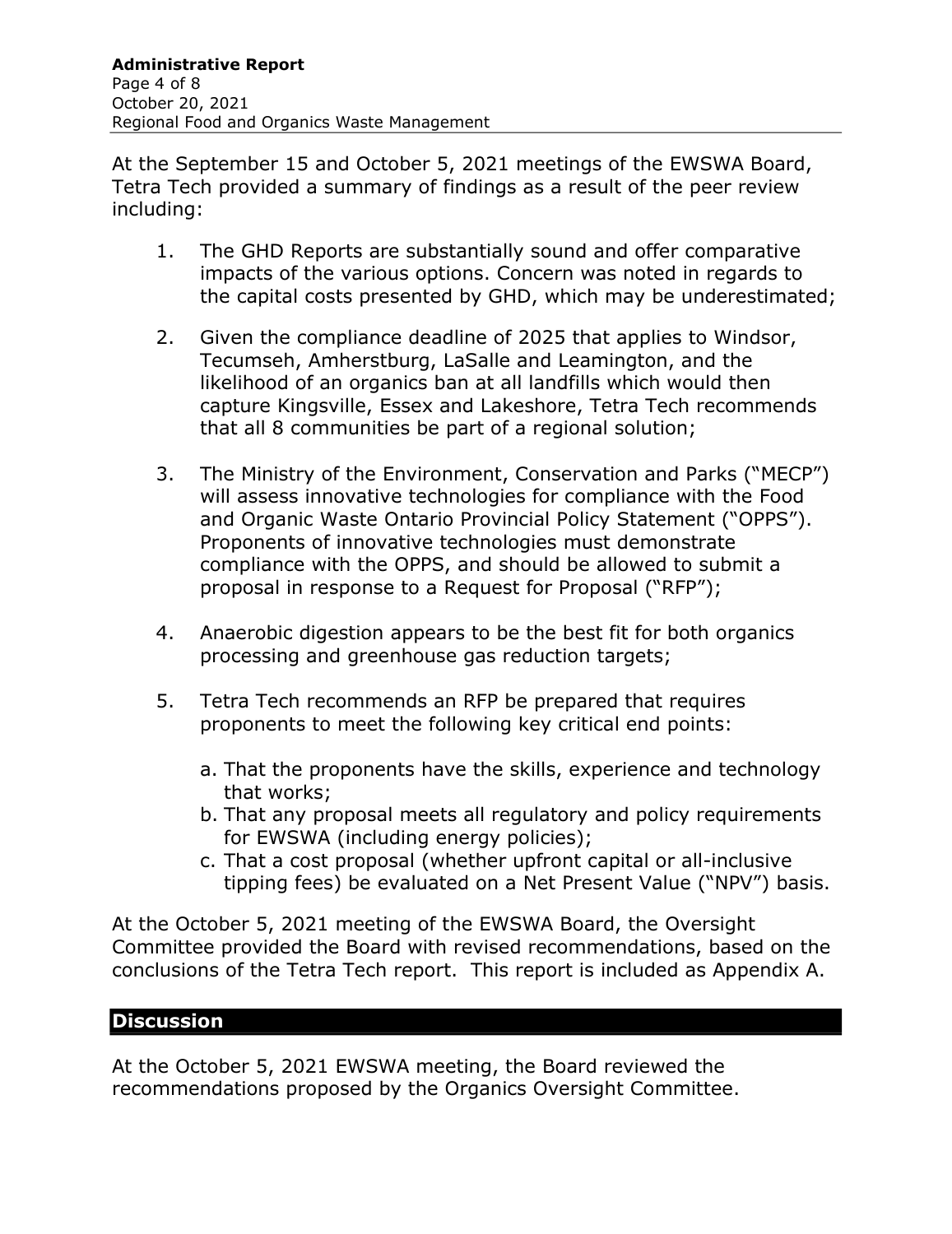It was identified at the meeting that, to date, the concept of a Regional Food and Organics Plan had only been dealt with at an EWSWA Board level and that a project of this significance should be discussed at a County Council meeting to allow all municipal representatives to be involved in the discussion.

Board members stated that a regional solution would be preferred in order to achieve diversion targets and to ensure consistent service levels throughout the County.

Board members also identified that similar to the Blue Box Program, the program should include regional collection and processing of material to ensure the highest capture of material and resident participation. Curbside collection as opposed to depot collection was identified as the preferred method of collection.

After some deliberations, the following resolution was adopted:

Moved by Marc Bondy Seconded by Leo Meloche

That the Essex-Windsor Solid Waste Authority RECEIVE the following recommendations of the Food and Organics Waste Management Oversight Committee, as amended and refer to Essex County Council for direction:

- 1) That the Food and Organic Waste Management Oversight Committee BE DIRECTED to proceed with a Procurement Plan for an organic waste management facility that meets the following minimum criteria:
	- a. That, should a new facility be constructed, the facility BE LOCATED:
		- on lands adjacent to the Regional Landfill, or
		- on lands adjacent to the Windsor Biosolids Processing Facility, or
		- at a site supplied by a proponent through the procurement submissions, and;
	- b. That, consistent with the intent of the City of Windsor Community and Corporate Energy Plans and the Essex County Regional Energy Plan, that the RFP BE REQUIRED to utilize a technology that produces renewable energy, in addition to helping municipalities move towards their greenhouse gas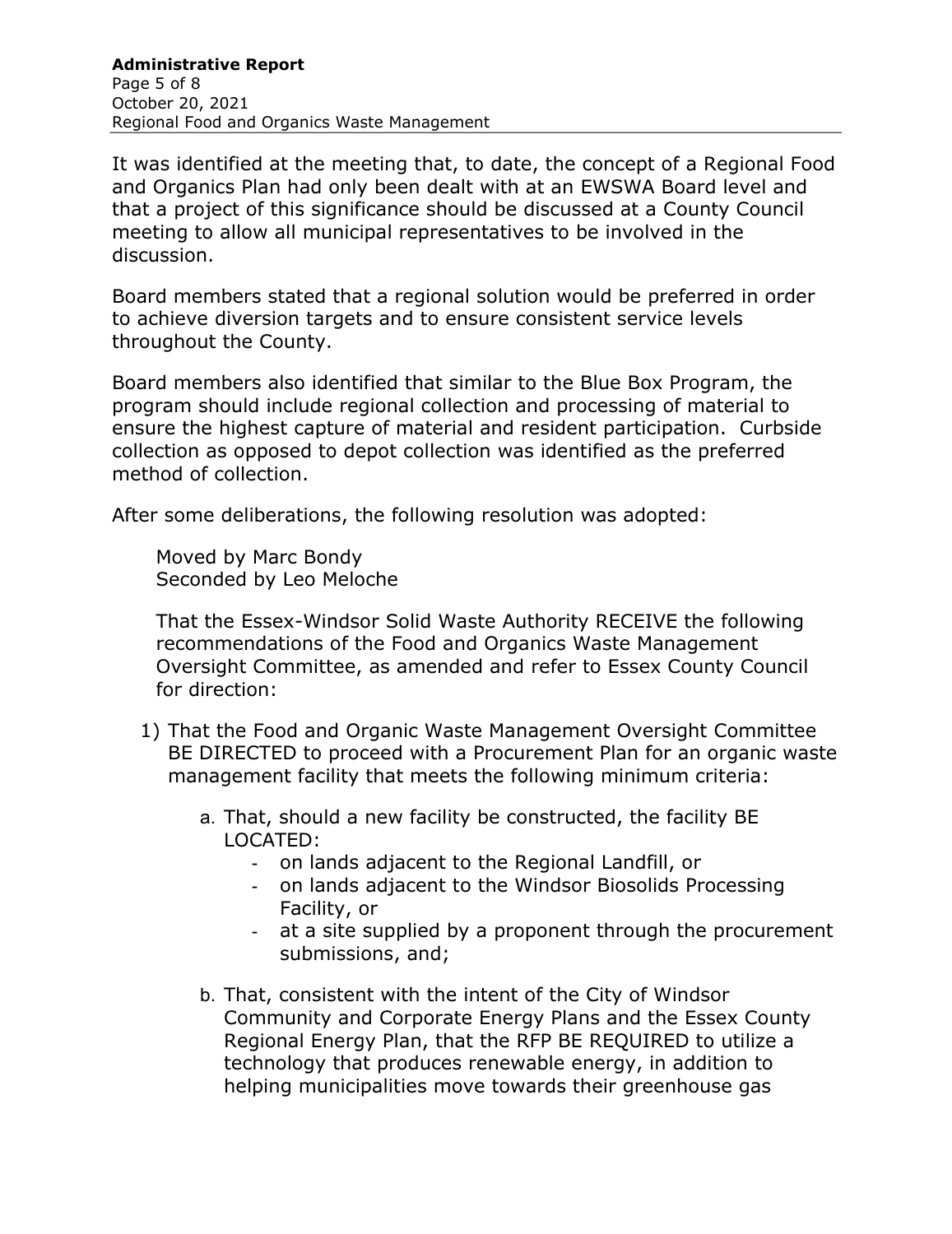reduction goals and to meet or exceed waste diversion targets set out in the OPPS, and;

- c. That the RFP BE REQUIRED to accept, at a minimum, source separated organics from Windsor and the County of Essex, and;
- d. That if the facility is located at the Windsor Biosolids Processing Facility, biosolids from the City of Windsor's wastewater treatment facilities BE INCLUDED in the minimum feedstock, with the costs and revenues related to the processing of the biosolids portion of the feedstock being apportioned to the City of Windsor, and;
- e. That industry standards BE EXCEEDED regarding odour control measures implemented at the facility and the end product, and;
- 2) That the EWSWA Board APPROVE a sole source for the next phase of consulting services related to the preparation of a Request for Qualifications, followed by an RFP to GHD for additional fees at an upset limit of \$50,000, and that the EWSWA Board approve the terms of reference prior to the publishing of the RFQ and the RFP, and;
- 3) That the Council of the County of Essex be requested to initiate and lead organics collection and processing on a regional basis, and;
- 4) That the Food and Organics Waste Oversight Committee BE DIRECTED to report back to the EWSWA Board with a recommended Procurement Plan outlining project delivery model selection, timing and next steps, and;
- 5) That the Food and Organics Waste Oversight Committee BE DIRECTED to investigate planning and environmental approval requirements for the municipally owned sites adjacent to the regional landfill in the County of Essex and the Windsor Biosolids Processing Facility in the City of Windsor and report findings back to the Board, and;
- 6) That, prior to any contract award, the General Manager of EWSWA BE DIRECTED to report back to the EWSWA Board with a Regional Food and Organics Waste Management Plan, such plan to include the proposed funding model including sharing of expenses, revenues and environmental credits and responsibilities of all parties related to the facility, including biosolids processing if the Windsor Biosolids Processing Facility is the selected location, and the food and organic waste collection system.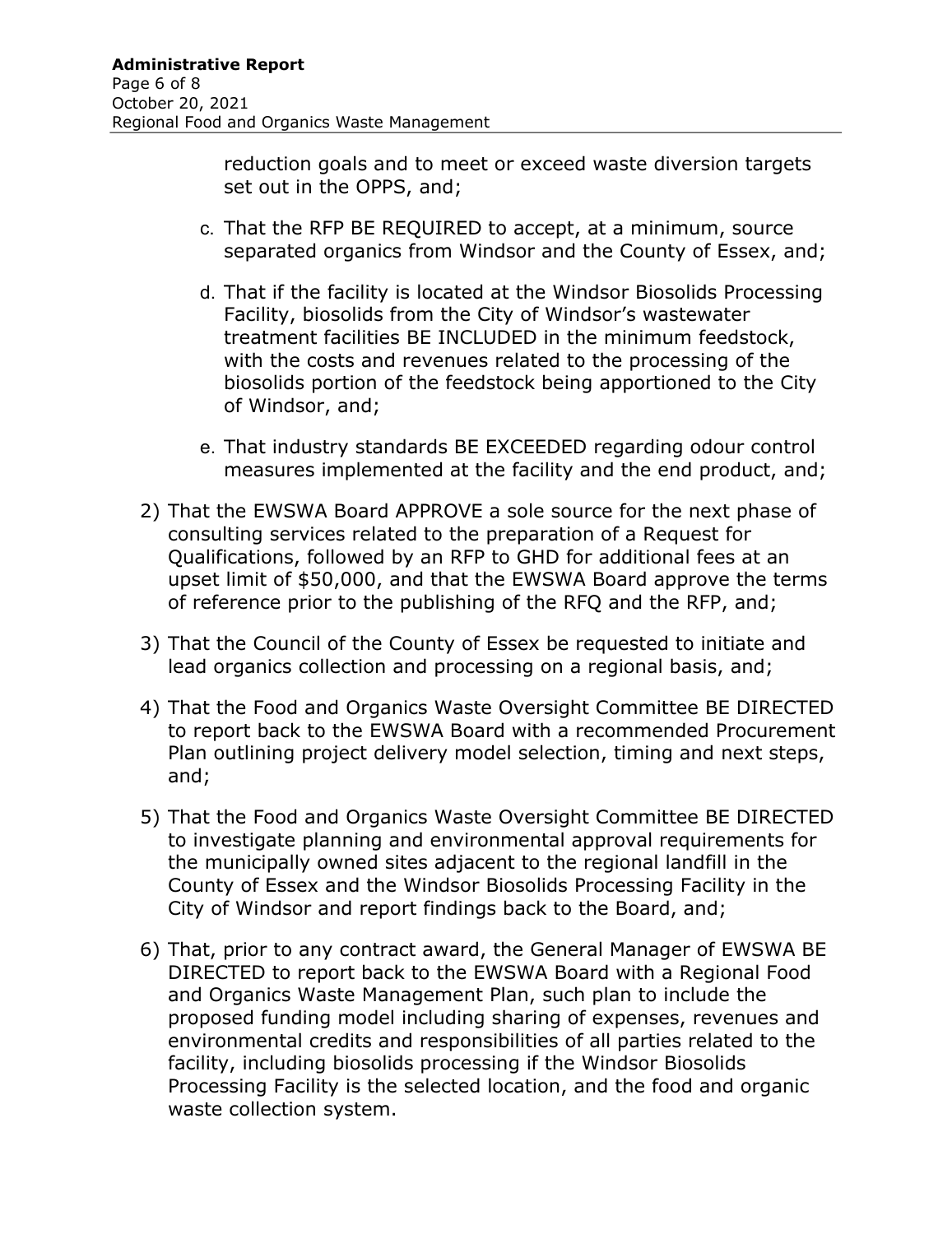## CARRIED

Following a discussion regarding recommendation #2 and the time and effort required to prepare the Request for Qualifications, it was decided that the preparation of the RFQ should proceed as soon as possible. The following resolution was adopted:

Moved by Jim Morrison Seconded by Gary Kaschak

*That the EWSWA Board APPROVE a sole source for the next phase of consulting services related to the preparation of a Request for Qualifications, followed by an RFP to GHD for additional fees at an upset limit of \$50,000, and that the EWSWA Board approve the terms of reference prior to the publishing of the RFQ and the RFP.* 

#### CARRIED

Acknowledging the need to have the local municipalities informed on the requirements of the Ontario Food and Organics Waste Policy Statement and discussions regarding a Regional Food and Organics Waste Management Program, the following resolution was adopted:

Moved by Kieran McKenzie Seconded by Jim Morrison

*Authority Administration be directed to schedule a presentation at each of the seven (7) County municipalities and the City of Windsor as soon as possible outlining the requirements of the Ontario Food and Organics Waste Policy Statement and the decision points that will be required by each municipality surrounding a Regional Organics Waste Management Program.* 

CARRIED

### **Additional Information to be Considered**

In addition to the above information provided, the following factors are presented:

• The population and population density figures that have identified the level of participation for each municipality are based on the 2016 census, consideration should be given for growth in each municipality.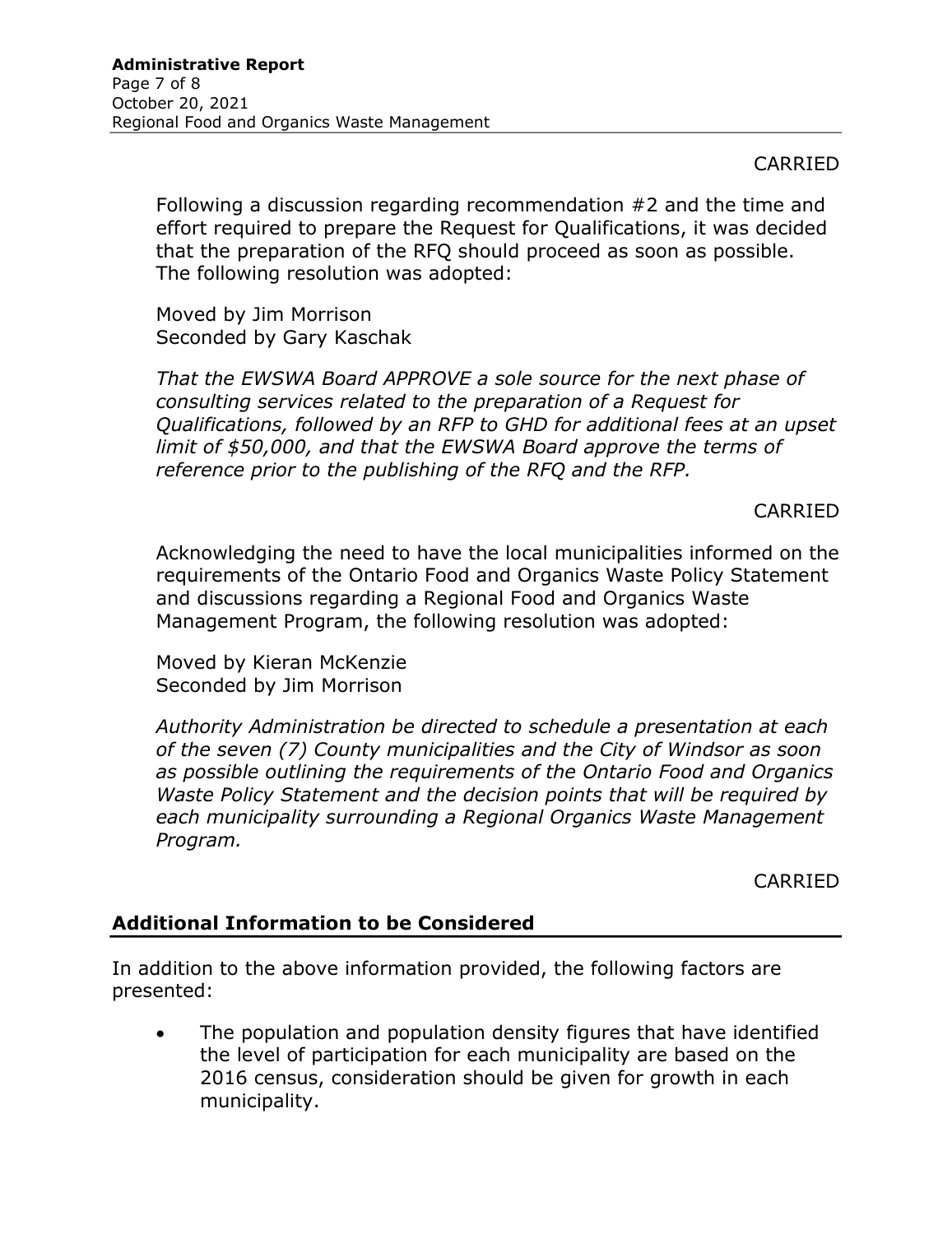- Ontario's Environment Plan includes the development of a proposal to ban food waste from landfill.
- Regional landfill expenditures are predominantly fixed, any diversion activities that result in the redirection of waste from the landfill will not generate a savings for the municipalities.
- The diversion of waste from the landfill may increase the tipping fees for municipalities that do not participate in organics diversion.
- A regional solution from the onset would ensure consistent public education for all residents.
- The success of an organics program can be influenced by the structure of traditional garbage collection programs (restrictions on garbage will encourage organics diversion). Consideration should be given to current waste collection contract expiration dates.
- Terms of the project and resulting recommendations combine two sets of requirements: organics legislation and energy plan targets.

## **Recommendation**

**a) THAT** the Essex County Council consider a Regional approach to the Food and Organics Waste Management Project as it relates to participation from municipalities and report its decision back to the Essex-Windsor Solid Waste Authority no later than December 31, 2021.

Respectfully Submitted

Mossin

Michelle Bishop, CGA, CPA General Manager

Attachment: Appendix A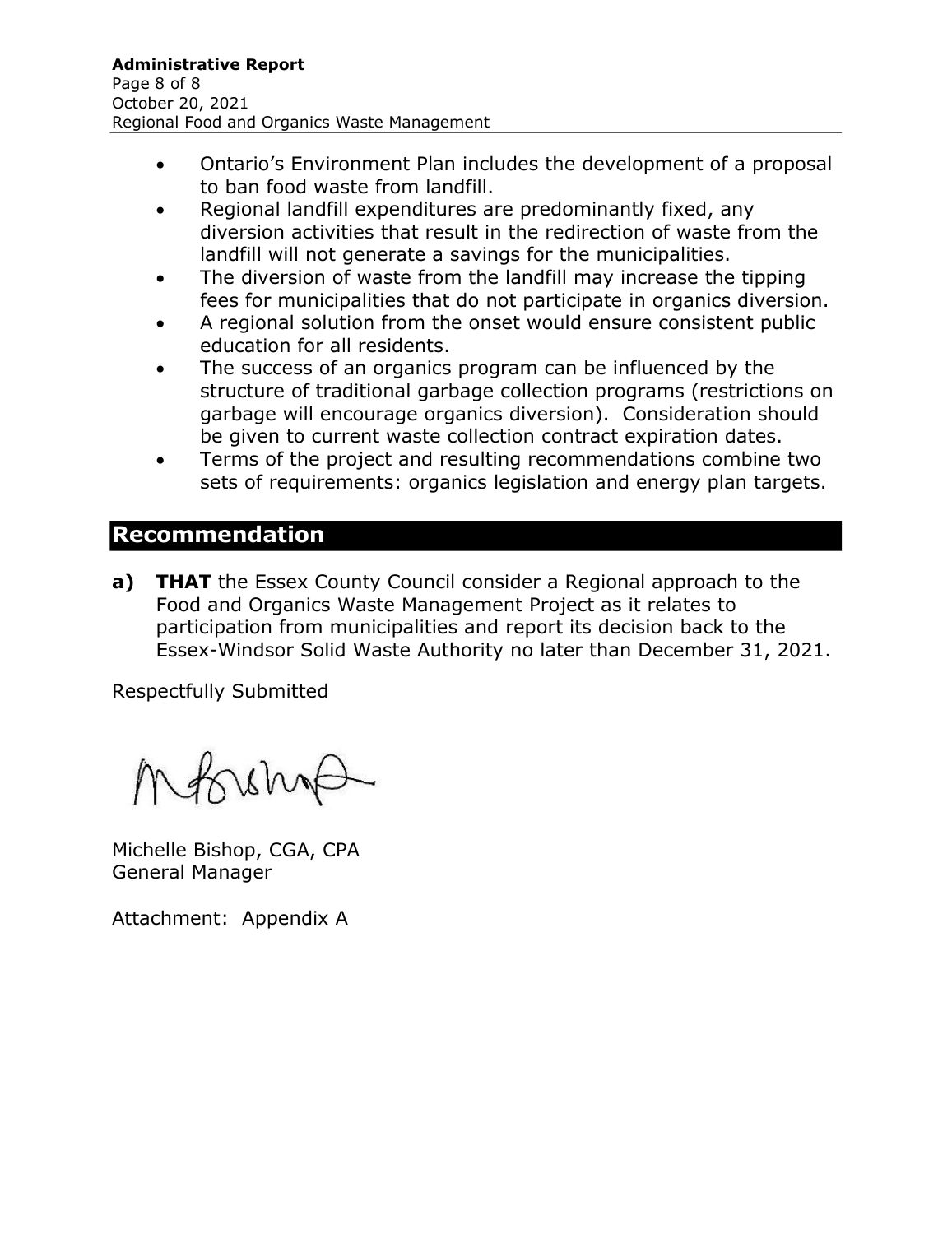# Appendix A

# MEMO

**Date:** September 29, 2021

**To:** EWSWA Board Members

**From:** Regional Food and Organics Oversight Committee

**Meeting Date:** October 5, 2021

**Subject: Regional Food and Organics and Biosolids Waste Management Project - Revised Recommendations** 

# 1.Purpose

The purpose of this report is to provide the Essex Windsor Solid Waste Authority ("EWSWA") Board with a revised set of recommendations from the Regional Food and Organics Oversight Committee ("Oversight Committee") related to project direction and participation from municipalities.

It is intended that the EWSWA Board provide direction based on these recommendations during the October 5, 2021 board meeting.

# 2.Background

At the June 1, 2021 EWSWA Board meeting, the Oversight Committee presented a set of proposed recommendations to proceed with the next stages of this project. At the June 1, 2021 EWSWA Board meeting, the Board received the recommendations and passed a motion for EWSWA Administration to retain a third-party independent consultant to conduct a peer review of the evaluation process as detailed in the GHD Limited ("GHD") report. After a competitive bidding process, EWSWA retained the services of Tetra Tech Canada Inc. ("Tetra Tech") to conduct the peer review.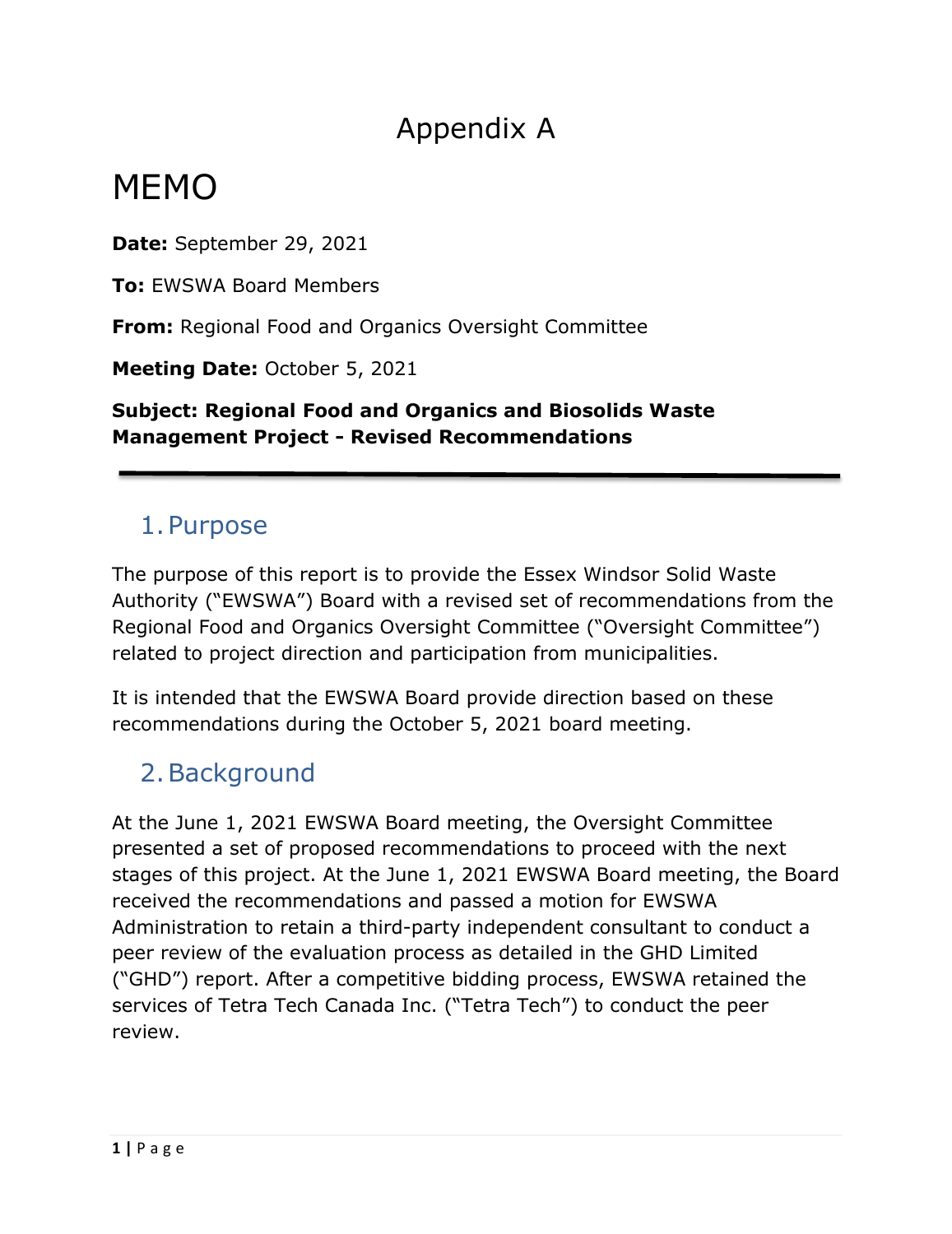# 3.Discussion

A summary of the findings identified by Tetra Tech are provided in Section 5.0 of the report entitled "*Essex-Windsor Solid Waste Authority Peer Review of Organics and Biosolids Waste Management & Processing Consulting Report and Analysis of the Impact Organic Diversion from the Regional Landfill",* Tetra Tech Canada Inc., September 24, 2021 ("Peer Review Report") and summarized below:

- The GHD Reports are substantially sound and offer comparative impacts of the various options. Concern was noted in regards to the capital costs presented by GHD, which may be underestimated.
- Given the compliance deadline of 2025 that applies to Windsor, Tecumseh, Amherstburg, LaSalle and Leamington, and the likelihood of an organics ban at all landfills which would then capture Kingsville, Essex and Lakeshore, Tetra Tech recommends that all 8 communities be part of a regional solution
- The Ministry of the Environment, Conservation and Parks ("MECP") will assess innovative technologies for compliance with the Food and Organic Waste Ontario Provincial Policy Statement ("OPPS"). Proponents of innovative technologies must demonstrate compliance with the OPPS, and should be allowed to submit a proposal in response to a Request for Proposal ("RFP").
- Anaerobic digestion appears to be the best fit for both organics processing and greenhouse gas reduction targets
- Tetra Tech recommends an RFP be prepared that requires proponents to meet the following key critical end points:
	- o That the proponents have the skills, experience and technology that works
	- o That any proposal meets all regulatory and policy requirements for EWSWA (including energy policies)
	- o That a cost proposal (whether upfront capital or all-inclusive tipping fees) be evaluated on a Net Present Value ("NPV") basis.

# 4.Revised Recommendations

Based upon the conclusions of the Peer Review Report, the following revised recommendations are proposed for the Board's consideration: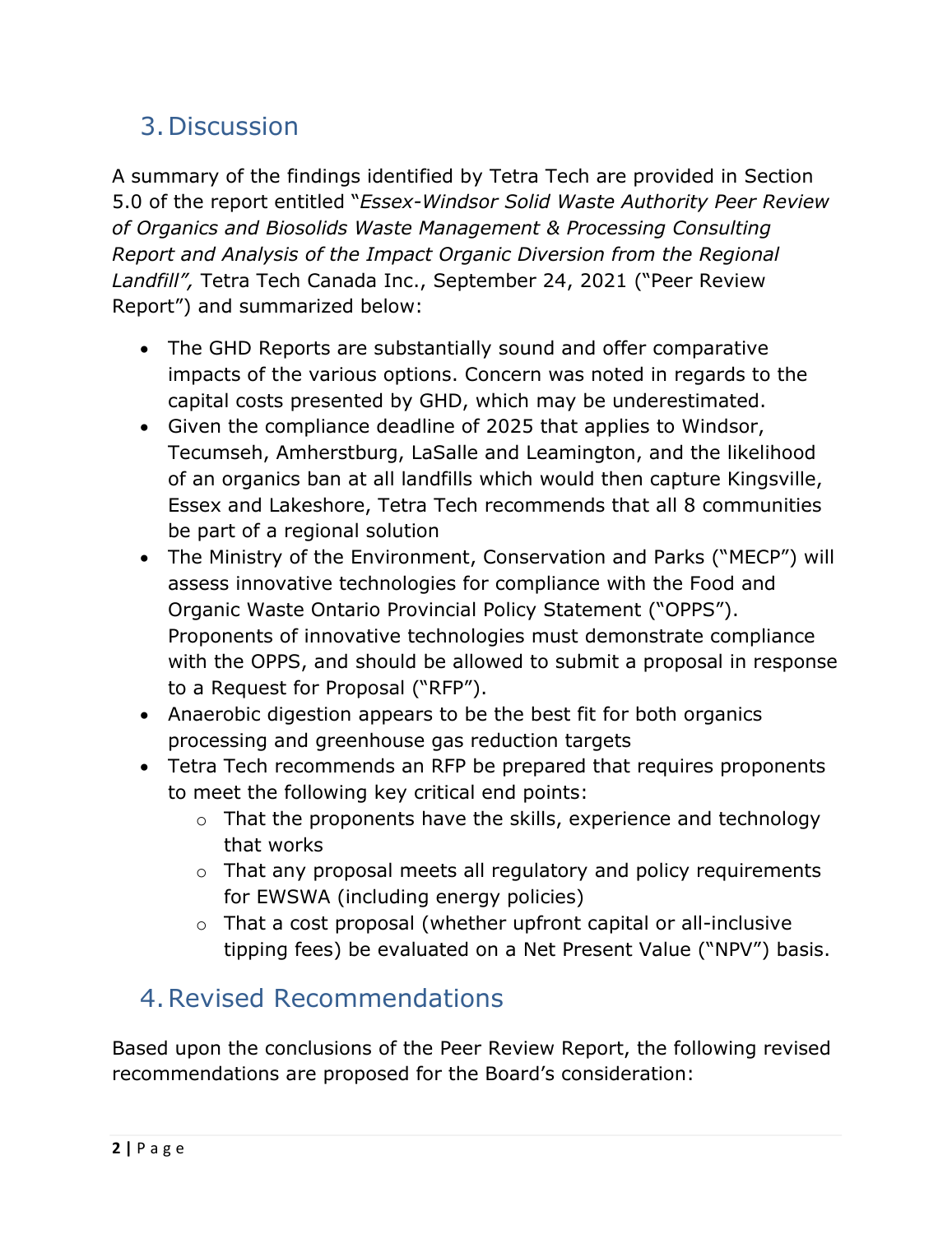- 1. That the Food and Organic Waste Management Oversight Committee **BE DIRECTED** to proceed with a Procurement Plan for an organic waste management facility that meets the following minimum criteria:
	- a. That, should a new facility be constructed, the facility **BE LOCATED:** 
		- on lands adjacent to the Regional Landfill, or
		- on lands adjacent to the Windsor Biosolids Processing Facility, or
		- at a site supplied by a proponent through the procurement submissions, and;
	- b. That, consistent with the intent of the City of Windsor Community and Corporate Energy Plans and the Essex County Regional Energy Plan, that the RFP **BE REQUIRED** to utilize a technology that produces renewable energy with concurrent recovery of nutrients, in addition to helping municipalities move towards their greenhouse gas reduction goals and to meet or exceed waste diversion targets set out in the OPPS, and;
	- c. That the RFP **BE REQUIRED** to accept, at a minimum, source separated organics from Windsor and any other of the municipalities choosing to participate at the onset (to be confirmed by December  $31<sup>st</sup>$ , 2021), and allows for expansion to accommodate source separated organics from municipalities that do not participate at the onset through a curbside collection program, and;
	- d. That if the facility is located at the Windsor Biosolids Processing Facility, biosolids from the City of Windsor's wastewater treatment facilities **BE INCLUDED** in the minimum feedstock, with the costs and revenues related to the processing of the biosolids portion of the feedstock being apportioned to the City of Windsor, and;
	- e. That industry standards **BE EXCEEDED** regarding odour control measures implemented at the facility and the end product, and;